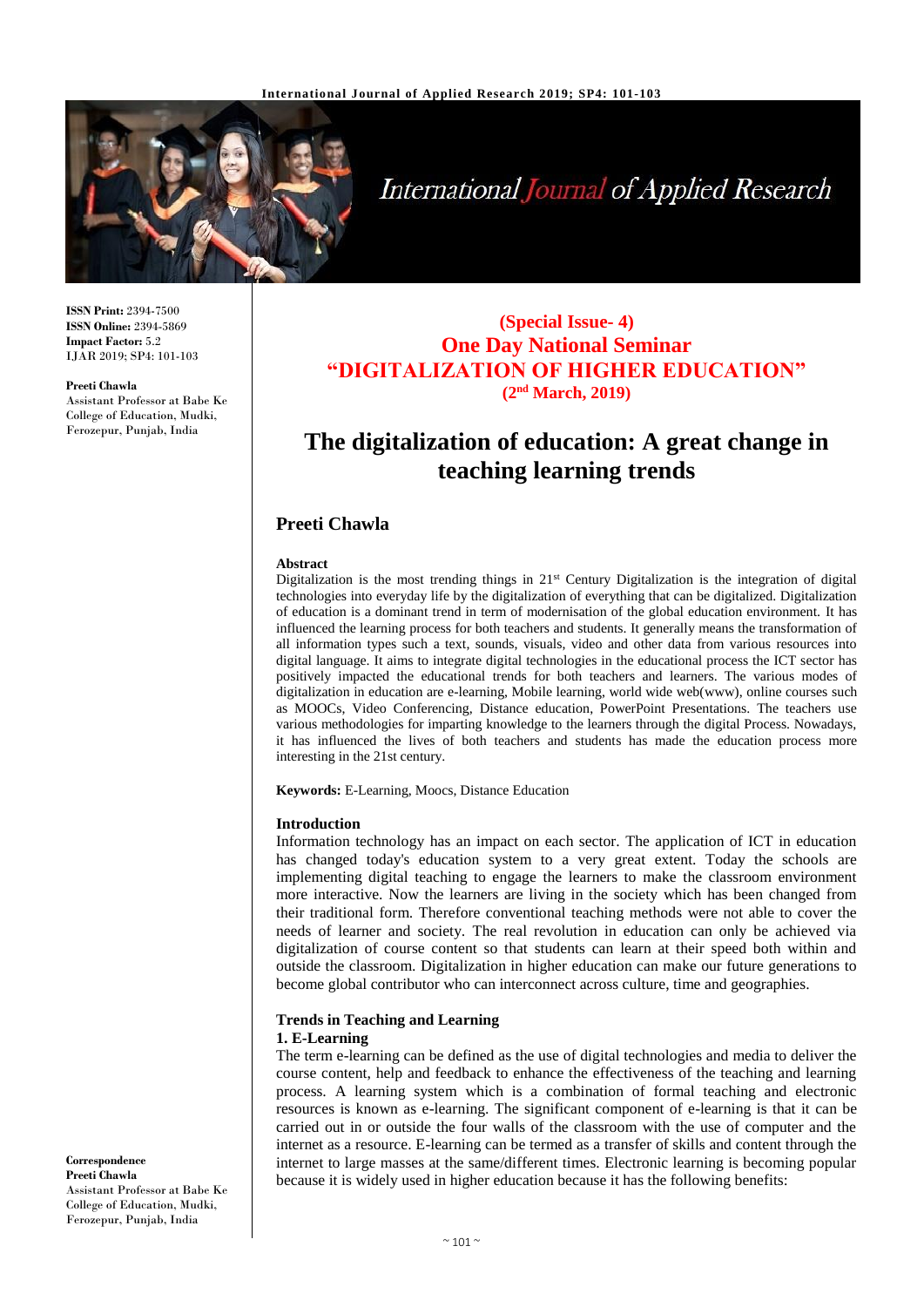#### **Advantages of E-Learning**

- 1. It is a fast method of delivering courses online.
- 2. Provide flexibility to learners that they can learn according to their time and place.
- 3. It promotes active and independent learning.
- 4. The learner can access material from a variety of resources and in a different format.
- 5. Learners can learn at their speed.
- 6. Through discussion boards and chats, learners can interact with everyone online and also clear your doubts.
- 7. Learners can repeat the audio and video lessons if they do not understand the topic during the first time (Clover, 2017). (Clover, 2017) [1]

#### **2. Mobile Learning**

Mobile learning smartphones, tablet and other handheld devices for content delivery. These mobile technologies were meant to be for learning purposes.



**Fig 1:** Shows the features of Mobile learning

#### **Features of mLearning are**

- **Convenience and easy access:** mobile Learning provides an opportunity that students can access the material at their phone, laptops at any place and at any time. It makes learning more enjoyable and flexible.
- **Variety in learning:** mLearning caters to the impulsive need of learners to access information. It covers the requirements of all type of learners through text, videos and recorded lessons.
- Bite-sized modules: one module will focus on only one main theme.
- **Contextual and informal:** mLearning content is flexible that learners can learn at their place.
- **Application-oriented:** Mobile learning solutions focus on sharing knowledge that finds an immediate application. Learning is just-in-time, i.e. at the time the learner requires that specific information and gets to

apply the same immediately to the context (Vayuvegula). (Vayuvegula).

#### **3. Massive Open Online Courses (MOOC)**

Massive Open Online Courses are online courses that allow users to join session according to their choice and also provide a platform for discussion through forums, e-mail and blogs.

MOOCs are of two types – cMOOCs and xMOOCs.

- **cMOOCs** are MOOCs that allow participants to develop content through online discussions and collaborations across the globe.
- **xMOOCs**, on the other hand, follows a conventional approach where the courses are well-structured with pre-selected reading and reference.

#### **Advantages of MOOC**

- Access to courses offered by professors at the top colleges and universities.
- Performance of learners can be evaluated easily using the data captured during the start of sessions.
- Both professors and learners can enrich their knowledge through collaborative learning (Srikanth, 2017). (Srikanth, 2017) [6]

#### **4. Social Media**

Social media decides the path of communication. It contains a collection of internet-based tools that boost the habit of sharing information and experiences. forums, microblogging, social networking, social bookmarking, wikis, blogs are medium for sharing knowledge.

The user statistics of social media are given below which proves the popularity of social media among users.

- Facebook—1.6 billion
- Youtube—Billion-plus visitors
- Whatsapp—950 million
- Google plus—440 million
- Instagram—430 million
- LinkedIn—420 million
- Twitter—230 million
- Research Gate—9 million

**Learning Management System:** Most higher education institutions prefer a learning management system (LMS). Popular LMS are Desire2Learn, WebCT, Moodle, and Blackboard. They have been specifically designed for educational purposes in distance education and provide a software application for the administration. These systems record, track, report and deliver e-learning courses. Platforms like Moodle and Blackboard allow easy integration with social media services. Teachers can share the content through apps like Twitter, Facebook or LinkedIn to provide quick help to students (Nayak).

#### **5. Video Conferencing**

It is a two-way synchronous interactive which means that everyone in the conference can talk and hear at the same time.

#### **Applications of Video Conferencing**

- Course delivery
- Supplement classes and training